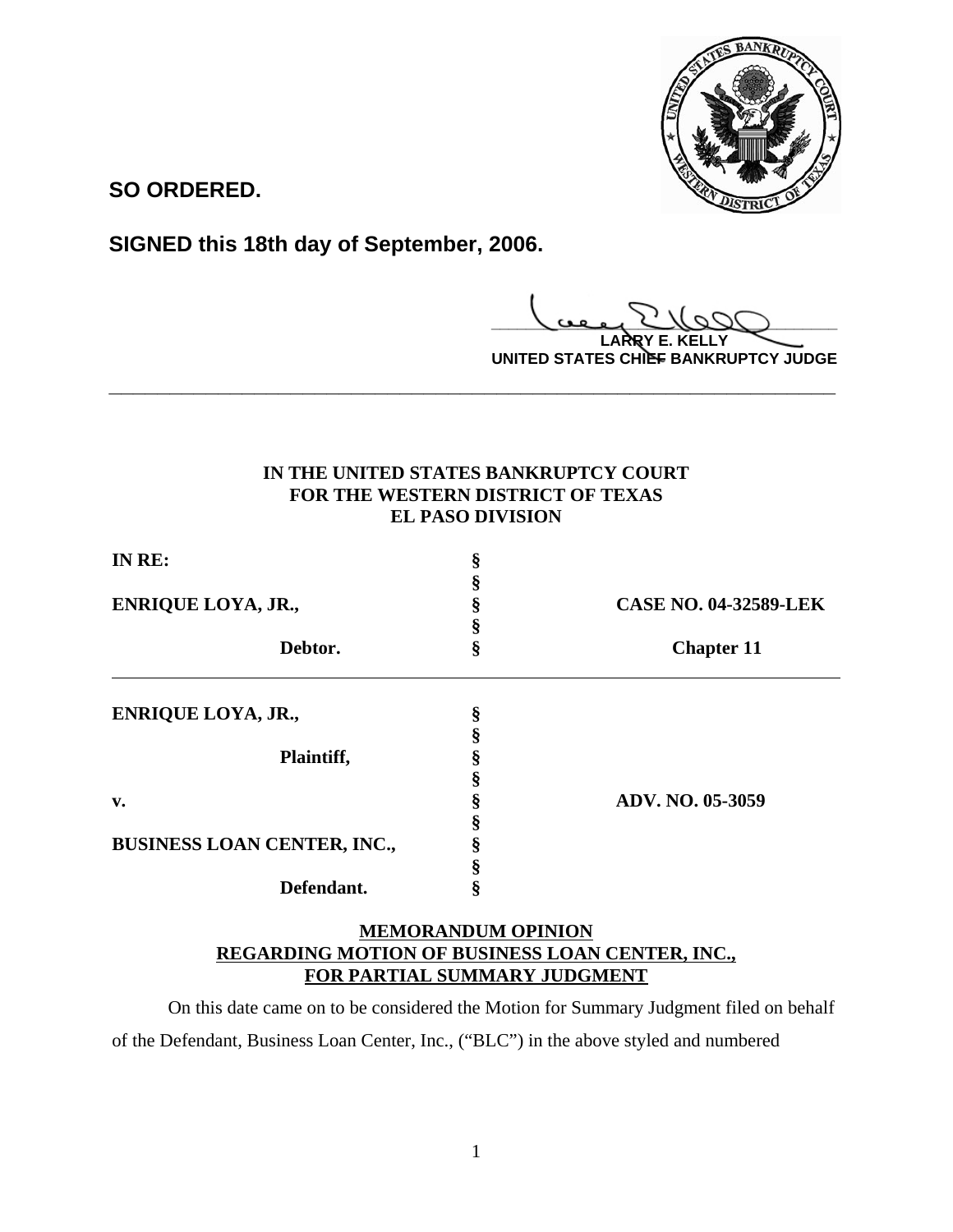adversary proceeding (the "Motion"), along with the Response thereto,<sup>1</sup> filed on behalf of the Plaintiff, Enrique Loya, Jr. ("Loya").

## **JURISDICTION**

As a preliminary matter, this court addresses its post-confirmation jurisdiction to decide this adversary proceeding in general, and the Motion for Summary Judgment in particular.

Loya's "First Amended Chapter 11 Plan, as Modified September 15, 2005" (the "Plan") was confirmed on October 28, 2005. The case remains open, however. The issues raised in the Motion for Summary Judgment involve the enforcement and interpretation of the Plan and the order confirming it (the "Confirmation Order"). "[A] bankruptcy court retains jurisdiction to interpret and enforce its own orders to ensure their proper execution." **In re Rodriguez**, 252 F.3d 435 (5th Cir. 2001) (unpublished opinion), *citing* **In re Terracor**, 86 B.R. 671, 677 (D. Utah 1988) (a bankruptcy court "always retains jurisdiction to review and interpret its own orders"). *See also* **In re Doty**, 129 B.R. 571, 586 (Bankr. N.D. Ind. 1991) (holding that a bankruptcy court retained jurisdiction to rule on a motion requesting interpretation of a confirmed plan).

More specifically, following confirmation of a Chapter 11 plan, although "the retention of jurisdiction provisions of the Plan cannot confer or expand the [bankruptcy] Court's subject matter jurisdiction," the court retains jurisdiction "for matters pertaining to the implementation or execution of the plan." *See* In re U.S. Brass Corp., 301 F.3d 296, 304 (5<sup>th</sup> Cir. 2002), *citing* **In re Craig's Stores of Texas, Inc.**, 266 F.3d 388, 390 (5<sup>th</sup> Cir 2001); *see also* **In re Kevco Inc.,** 309 B.R. 458, 465-66 (Bankr. N.D. Tex. 2004). One of Loya's causes of action on which BLC seeks summary judgment is a determination that BLC is not entitled to demand payment of certain charges from Loya's refinancing of certain property, as called for by the Plan. Loya

 $<sup>1</sup>$  The court notes a procedural defect with respect to the Response, not raised by any party.</sup> Although bearing the signature only of the Plaintiff's counsel in this adversary proceeding, the Response was electronically filed by Plaintiff's attorney in his bankruptcy case, who is not the attorney of record in this adversary proceeding and has not appeared herein.

Under the Court's Order Adopting New Administrative Procedures for Electronic Filing, effective December 1, 2004, "the filing of any document using a login/password combination issued by the . . . Court shall constitute an Electronic Filer's signature for purposes of signing the document under Fed.R.Bankr.P. 9011 or any other signature requirement imposed by the Bankruptcy Code, the Federal Rules of Bankruptcy Procedure, or any local rule of the . . . Court." Accordingly, the login used to electronically file a document must be that of the person who signs that document.

While this court, in the interest of justice, has considered the Response in this case, future noncompliance with the Administrative Procedures will result in the court striking the defective filing.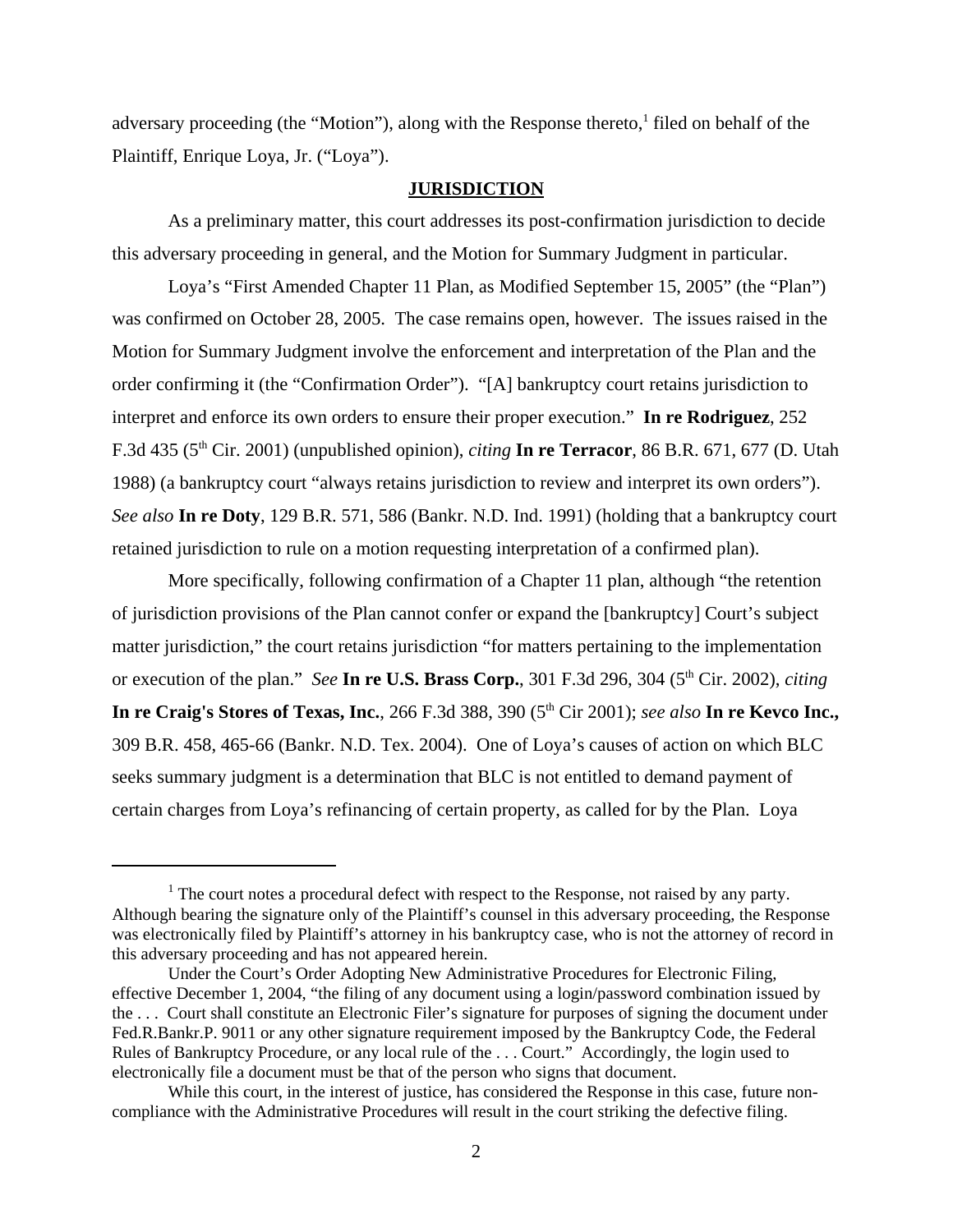contends, in essence, that implementation of the Plan is affected by BLC's interpretation of what it is entitled to under the Plan and the Confirmation Order. Therefore, disposition of this adversary proceeding (by ruling on the Motion for Summary Judgment or otherwise) is necessary for the proper implementation and execution of the Plan, and this court finds it has subject matter jurisdiction to make that decision.

The parties have not disputed, and the court also finds, that this is a core proceeding under 28 U.S.C. § 157(b)(2)(A) and (O).2 *See* **In re National Gypsum Co.**, 118 F.3d 1056, 1064 ( $5<sup>th</sup>$  Cir. 1997) (holding that action seeking declaratory judgment as to whether confirmation order bars collection of asserted preconfirmation liability is core proceeding under 28 U.S.C. § 157).

## **BACKGROUND**

## FACTS

The following facts are not in dispute. Loya filed a Chapter 11 case on October 13, 2004. BLC is his largest creditor, the holder of a lien on the two pieces of real estate owned by Loya, referred to by the parties as the "Alameda Property" and the "Pellicano Property." BLC timely filed a proof of claim for \$400,088.42, which included an itemized list showing interest (both pre-petition and a current per diem rate), late fees, and "Misc. Fees."

In September, 2005, during the Chapter 11 case, the Alameda Property was sold and BLC was paid approximately \$160,000 on its claim secured by that property.

On October 11, 2005, Loya filed a "Motion for Determination of Allowed Attorneys Fees and Interest of an Oversecured Creditor Pursuant to 11 U.S.C. Section 506(b) and Bankruptcy Rule 3012 and Request for Accounting of Collateral Sale Proceeds" (the "506(b) Motion"), seeking an itemization and "explanation" of how BLC had allocated the payment it received from the sale of the Alameda Property and of the amount of interest, attorneys fees and other costs subsequently being claimed by BLC in connection with a possible refinancing of the debt on the Pellicano Property, and seeking this court's determination of the allowed amount of BLC's oversecured claim.

 $2$  BLC originally disputed this court's jurisdiction in a motion to dismiss for lack of jurisdiction filed with its Answer, but later withdrew that motion. *See* Docket # 4, Defendant's Motion to Dismiss and Original Answer Subject Thereto, and Docket # 15, Notice of Withdrawal of Defendant's Motion to Dismiss for Lack of Subject-Matter Jurisdiction.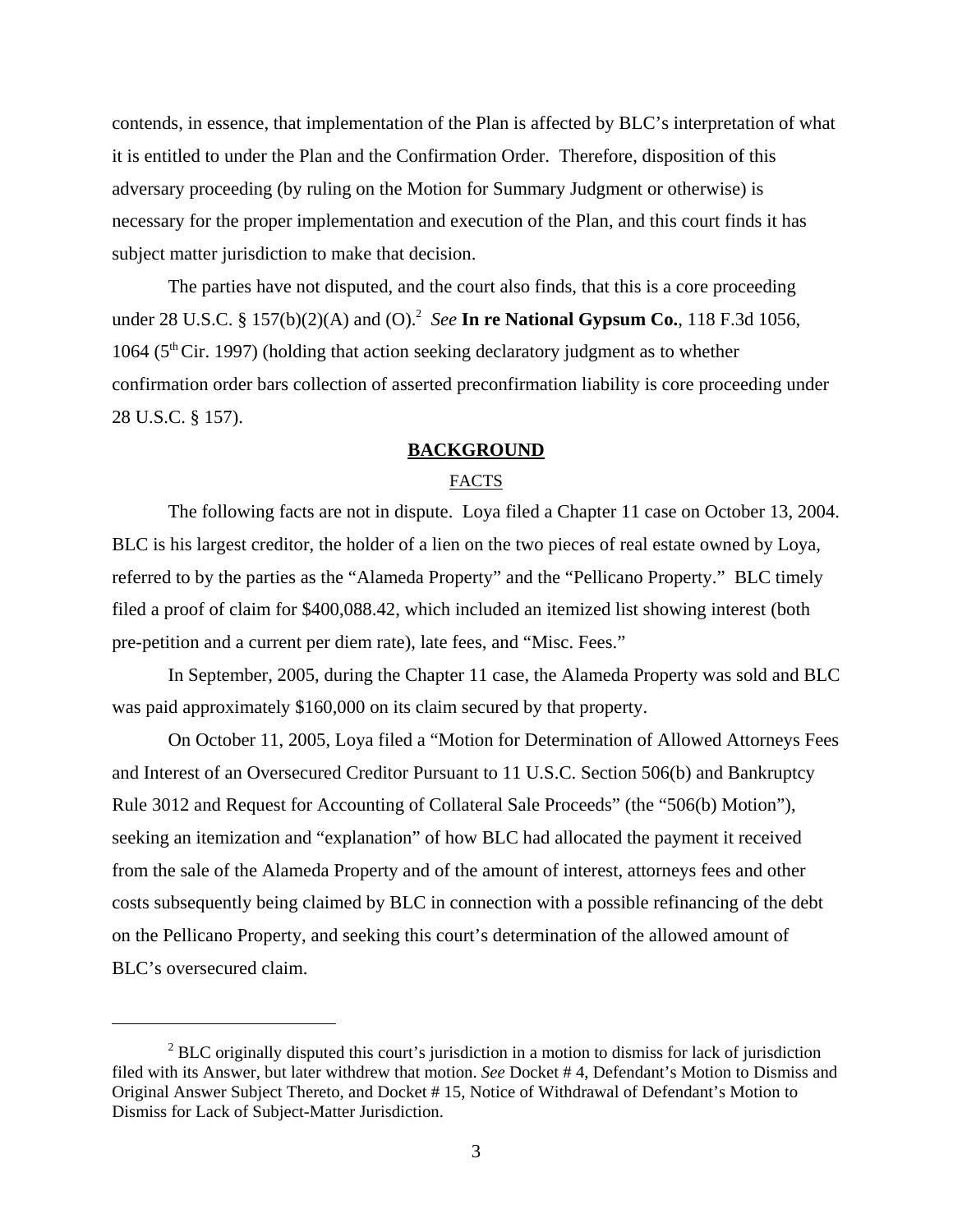On October 13, 2005, BLC amended its proof of claim to take into account the payment that it had received. Specifically, the amended claim was for a total of \$256,510.24, and included an itemized list showing the amounts of still unpaid accrued interest, late fees, Misc. Fees, and "Attorneys' Fees / Costs (through 9/30/05)," as well as a per diem interest rate going forward.

On October 18, 2005, a confirmation hearing was held on Loya's Plan, at which it was confirmed. The Confirmation Order was entered on October 28, 2005. Before the confirmation hearing, Loya had filed a motion to modify the Plan (the "Motion to Modify") and had amended that motion (the "Amended Motion to Modify"). The Amended Motion to Modify was granted by order entered after the Confirmation Order was entered.

In the Plan, Loya proposed to make periodic payments to BLC on its secured claim, and also to sell a portion of the Pellicano Property and pay the proceeds of that sale to BLC. The Plan also provided for the alternative possibility of the refinancing of the debt on the Pellicano Property.

On November 2, 2006, Loya withdrew the 506(b) Motion. On November 7, 2006, Loya filed an Objection to the Amended Claim of BLC and a Request for Accounting of Collateral Sales Proceeds (the "Objection"), in which he asked for basically the same relief as he requested in the 506(b) Motion and, in addition, he requested the disallowance of BLC's entire claim until it amended its claim to include only "Court approved" attorneys' fees.

On December 12, 2005, Loya withdrew the Objection. Ten days later, on December 22, 2005, Loya filed this adversary proceeding against BLC.

## RELIEF REQUESTED BY LOYA IN THIS ADVERSARY

In his Complaint, Loya requests:

(1) a declaratory judgment under 28 U.S.C. §§ 2201 and 2202 that

(a) "BLC's conduct . . . amounts to violation of the Plan and the permanent injunction contained in Paragraph 44 of this Court's Order confirming the Plan,

(b) "that BLC improperly applied more than approximately \$10,700.00 of Loya's pre-confirmation loan payment to unauthorized fees and expenses, which should have been applied instead to reduction in principal on BLC's loan to Loya, and

(c) "that BLC has no claim against Loya for any unpaid late charges, other unspecified miscellaneous charges, recoupment fees or legal expenses as demanded by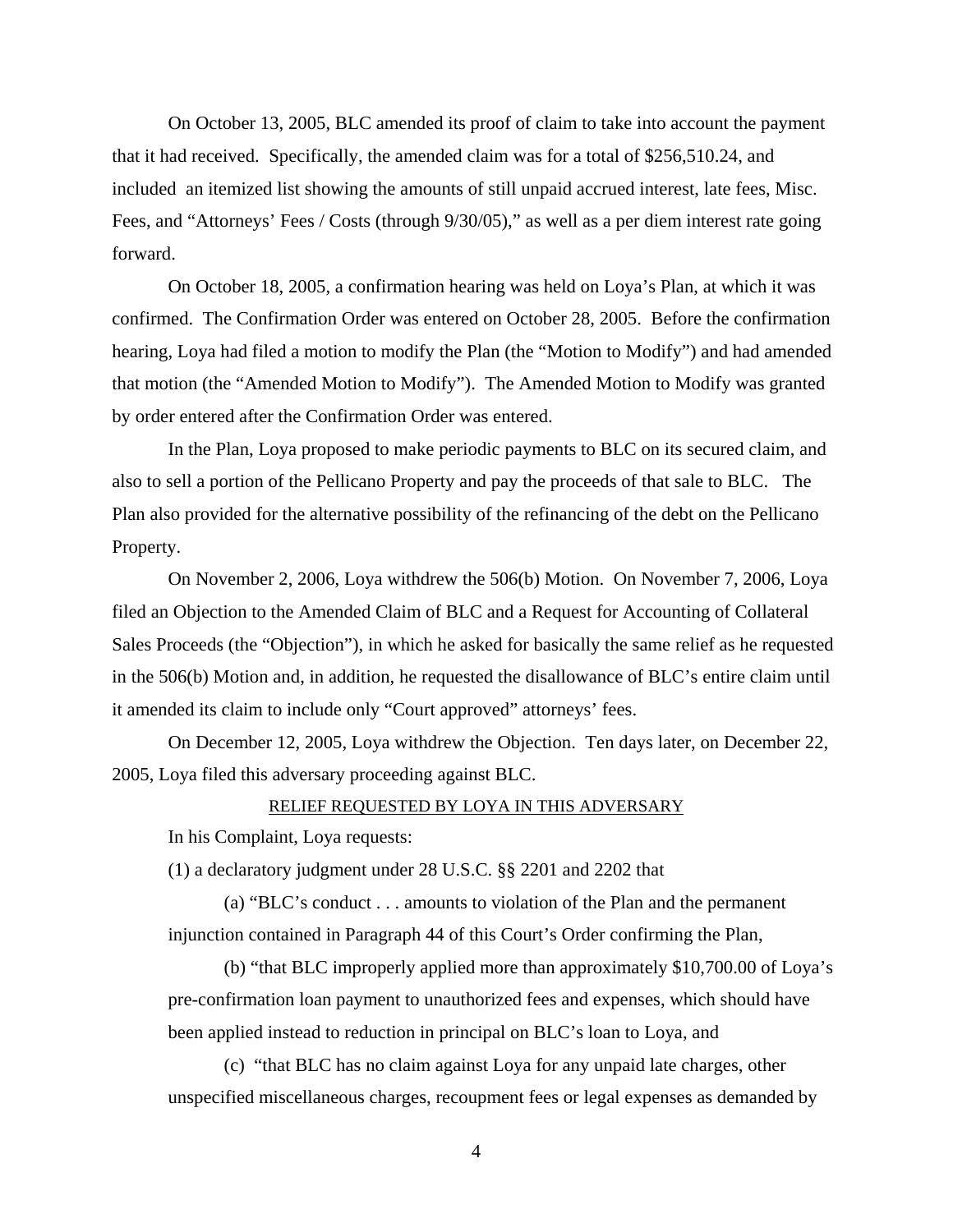BLC, because BLC failed to timely file any application for payment thereof as required [under] Paragraph 12 of this Court's Order confirming the Plan,"<sup>3</sup> and

(d) that BLC is enjoined by Paragraph 44 of the Confirmation Order from making any further demands for payment of such charges and from conditioning release of its lien on payment of such charges; and

(2) damages of at least \$32,450.00 for breach of contract, the contract alleged to be the Plan and the Confirmation Order<sup>4</sup>; and

(3) attorneys fees and costs of at least  $$7,500.00$  for bringing this adversary proceeding.<sup>5</sup>

BLC has answered and denied that Loya is entitled to any of the relief requested.

## THE MOTION FOR SUMMARY JUDGMENT

On July 10, 2006, BLC filed its Motion asking for a partial summary judgment. On July 31, 2006, Loya filed his Response that Motion. Considering the nature of the dispute and being familiar with case and the facts, the court has taken the matter under advisement without hearing oral arguments. *See* **Kibort v. Hampton**, 538 F.2d 90, 91 (5<sup>th</sup> Cir. 1976) ("What [Federal Rule of Civil Procedure 56] contemplates is 10 day advance notice to the adverse party that the matter will be heard and taken under advisement as of a certain day. This provides the adverse party with an opportunity to prepare and submit affidavits, memoranda and other materials for the court to consider when ruling on the motion. If the adverse party is given this opportunity, then he has been heard within the meaning of Rule 56."); *see also* **Erco Industries Ltd. v. Seaboard Coast Line R. Co.** 644 F.2d 424,  $*431$  ( $5<sup>th</sup>$  Cir. 1981) ("Although Rule 56 requires notice to an adverse party and a hearing, the hearing need not be an oral or formal evidentiary hearing."), *citing* **Bon Air Hotel, Inc. v. Time, Inc.**, 426 F.2d 858, 863 (5<sup>th</sup> Cir. 1970).

<sup>&</sup>lt;sup>3</sup> In his Response to the Motion, Loya also argues that Paragraph 12 also prohibits BLC from collecting any post-petition interest as part of its oversecured claim. This allegation was not included in Loya's Complaint, however, and therefore has not been considered by the court.

<sup>&</sup>lt;sup>4</sup> In his Response to the Motion, Loya limits the source of the contractual obligations he alleges were breached to the Plan.

<sup>&</sup>lt;sup>5</sup> In its Motion, BLC appears to assume that Loya also states a cause of action for damages from BLC's alleged interference with a refinancing of the Pellicano Property in November and December of 2005. The court has carefully reviewed the Complaint and finds that, although the refinancing is mentioned, no such cause of action is plead, except possibly as factual support for Loya's claim for damages for breach of contract, discussed above.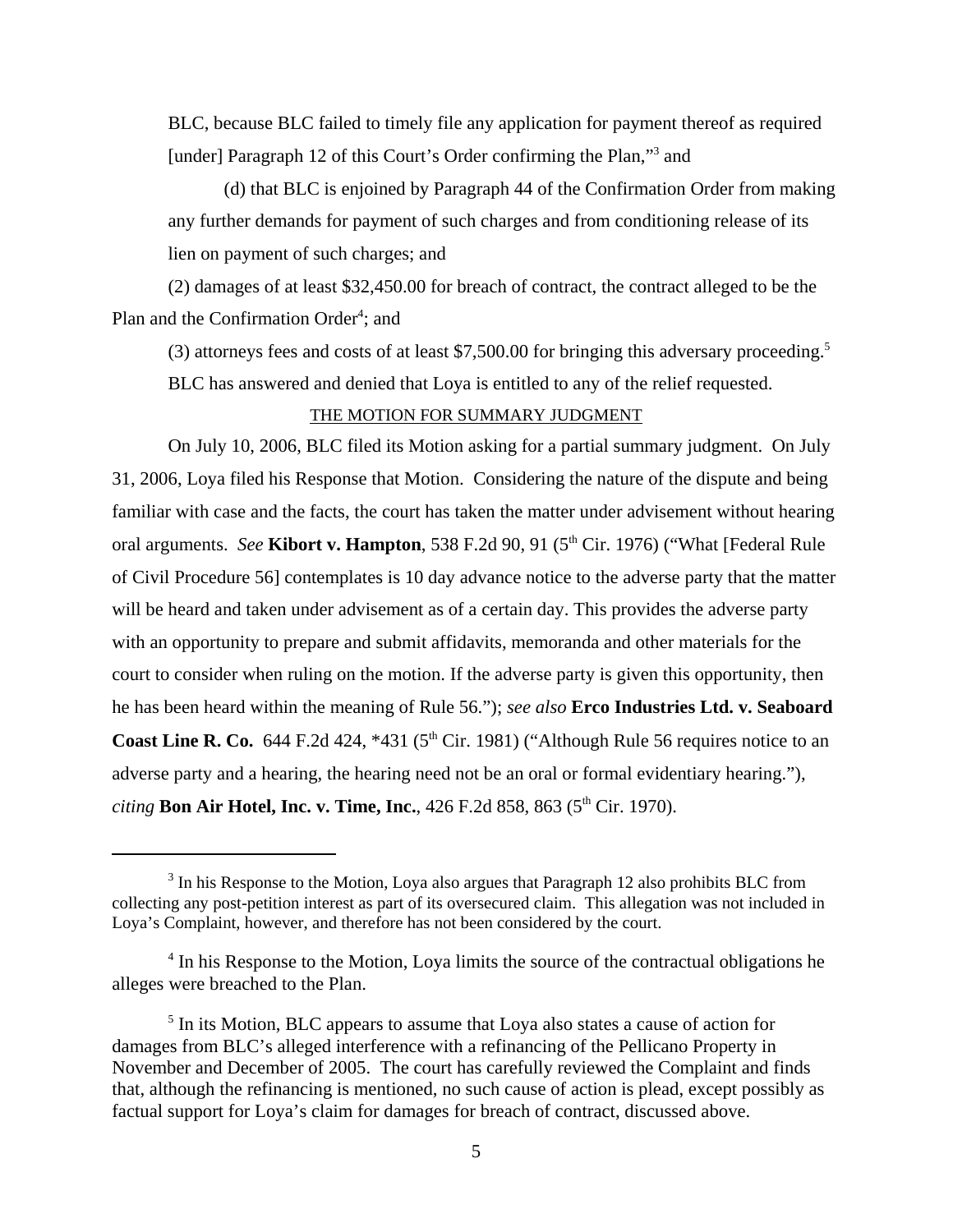The crux of the dispute in this adversary and the subject of the Motion and Response is whether BLC was required to timely file and have approved a separate application requesting allowance of its attorneys fees and other charges before it was entitled to allocate payments to those portions of its oversecured claim, and before it was (and is) entitled to demand payment of those attorneys fees and charges as part of its claim (which it allegedly did by providing payoff figures that included those fees and charges). Specifically, Loya has claimed that BLC violated Paragraph 12 of the Confirmation Order by not filing such an application, and that it is now too late for BLC to do so, with the result that all of its attorneys fees and other charges have been discharged and should be disallowed.

Paragraph 12 provides:

All applications for payment of late charges, interest, penalties, costs, fees and additional charges shall be filed not later than the thirtieth (30th) day following the entry of this Order. Failure to timely file such applications shall result in discharge of such obligation.

From this argument, Loya claims, it flows that BLC improperly allocated payment to, and demanded payment of, those disallowed charges, violating the Plan and Confirmation Order and causing him to suffer damages.

For a number of reasons, BLC disputes this and requests the court to grant it a partial summary judgment denying Loya's request for a declaration that it has no claim for attorneys fees and other charges, but leaving the determination of whether it is entitled under its agreement to those fees and charges, and their amount and reasonableness, to the time of trial. It also requests summary judgment denying Loya's claims for breach of contract, based on its argument that Loya cannot show that it violated the Plan (i.e., breached a contract) and even if it did, Loya cannot show any damages were suffered as a result of that violation/breach.

BLC's Motion for Summary Judgment does not expressly address Loya's request for a determination that it violated and/or would violate the injunction in Paragraph 44 of the Confirmation Order by demanding payment of these charges in connection with a past or future refinancing of the Pellicano Property. Loya did not address the issue in his Response, either. The court considers the issue, however, as having been raised by BLC's general requests for a partial summary judgment that it has an allowed claim that includes its reasonable attorneys fees and other charges pursuant to 11 U.S.C. § 506(b), and that it was entitled to allocate payments from the sale of the Alameda Property as it did.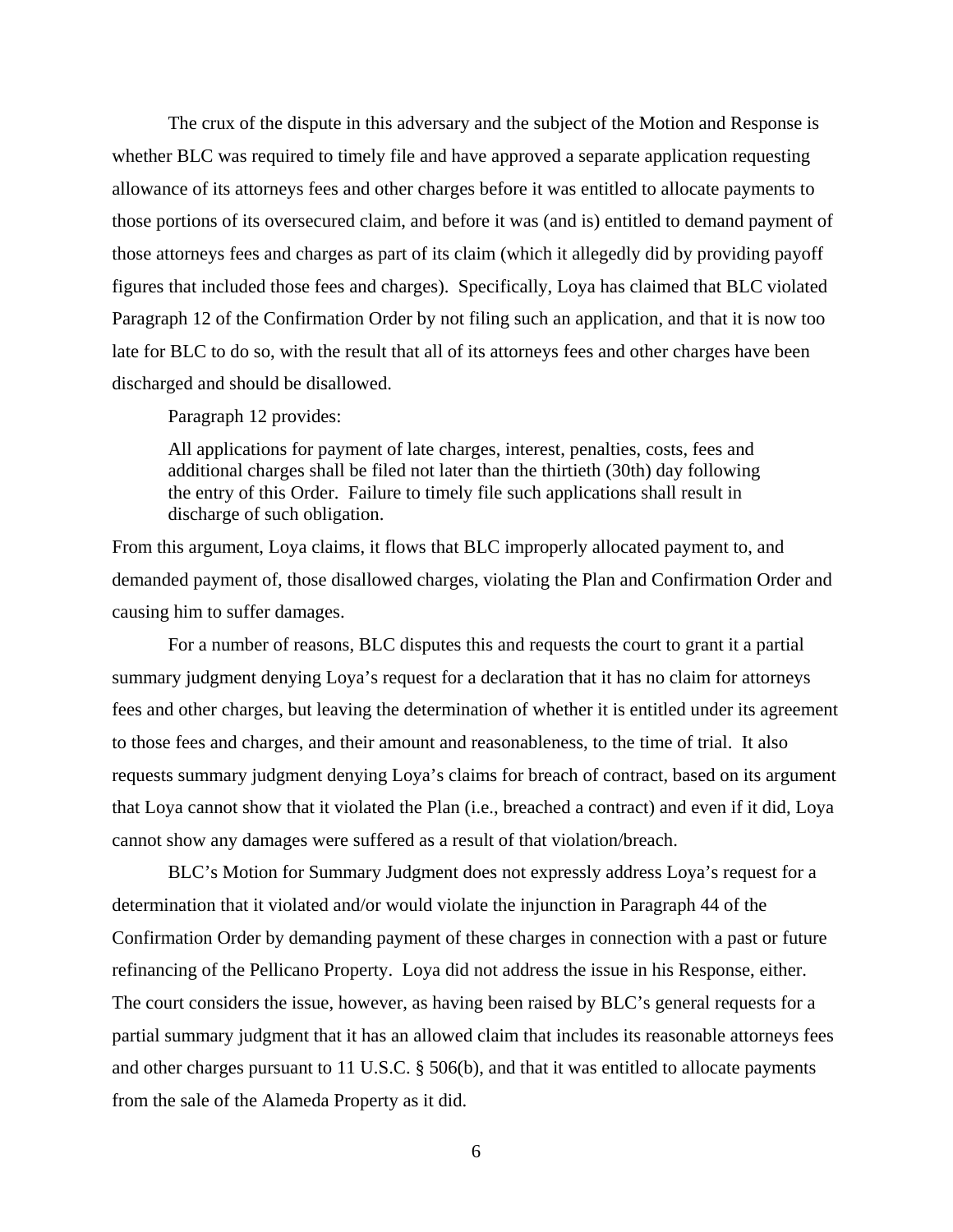For the reasons stated below, the court finds that BLC's Motion should be granted as to all of the above-described relief that it has requested.

However, in addition to its request for summary judgment denying Loya the relief he requests in *this* adversary, BLC also seeks in the Motion a summary judgment and/or findings and conclusions regarding certain relief requested by Loya in Adversary No. 06-3027.<sup>6</sup> In a footnote in the Motion, BLC argues that *that* adversary proceeding should be consolidated with this one, allowing the court to consider and grant such relief. However, no motion to consolidate the two adversaries has been filed, and Loya in his Response has objected to the court considering and granting relief that is not raised in any pleading filed in this adversary proceeding. This court agrees, and therefore declines to do so, finding that all such relief should be denied without prejudice.

## **DISCUSSION AND ANALYSIS**

#### SUMMARY JUDGMENT STANDARDS

In an adversary proceeding, summary judgment is appropriate if the moving party can "show that there is no genuine issue as to any material fact and the moving party is entitled to judgment as a matter of law." Fed.R.Civ.P. 56(c); **Anderson v. Liberty Lobby, Inc.,** 477 U.S. 242, 248 (1986); **Bailey v. United Airlines**, 279 F.3d 194, 198 (3d Cir. 2002). An issue is material if its resolution could affect the outcome of the action. **Perez v. United States**, 312 F.3d 191, 193 (5th Cir. 2002), *citing* **Anderson**, 477 U.S. at 248. In deciding whether a fact issue has been created, the court must view the facts and the inferences to be drawn therefrom in the light most favorable to the nonmoving party. *See* **Perez**, 312 F.3d at 193, *citing* **Olabisiomotosho v. City of Houston**, 185 F.3d 521, 525 (5th Cir. 1999); *see also* **Matsushita Elec. Indus. Co., Ltd. v. Zenith Radio Corp.**, 475 U.S. 574, 587 (1986) (when ruling on a motion for summary judgment, the court must view the evidence in the light most favorable to the non-movant). In other words, the court must accept the non-movant's version of the facts as true and resolve conflicts in the non-movant's favor. *See* **Big Apple BMW, Inc. v. BMW of North America, Inc.**, 974 F.2d 1358, 1363 (3d Cir. 1992).

<sup>&</sup>lt;sup>6</sup> Specifically, Defendant requests that this court determine that the injunction against its foreclosing that was issued in that suit prior to its removal to this court should be dissolved, for a number of reasons.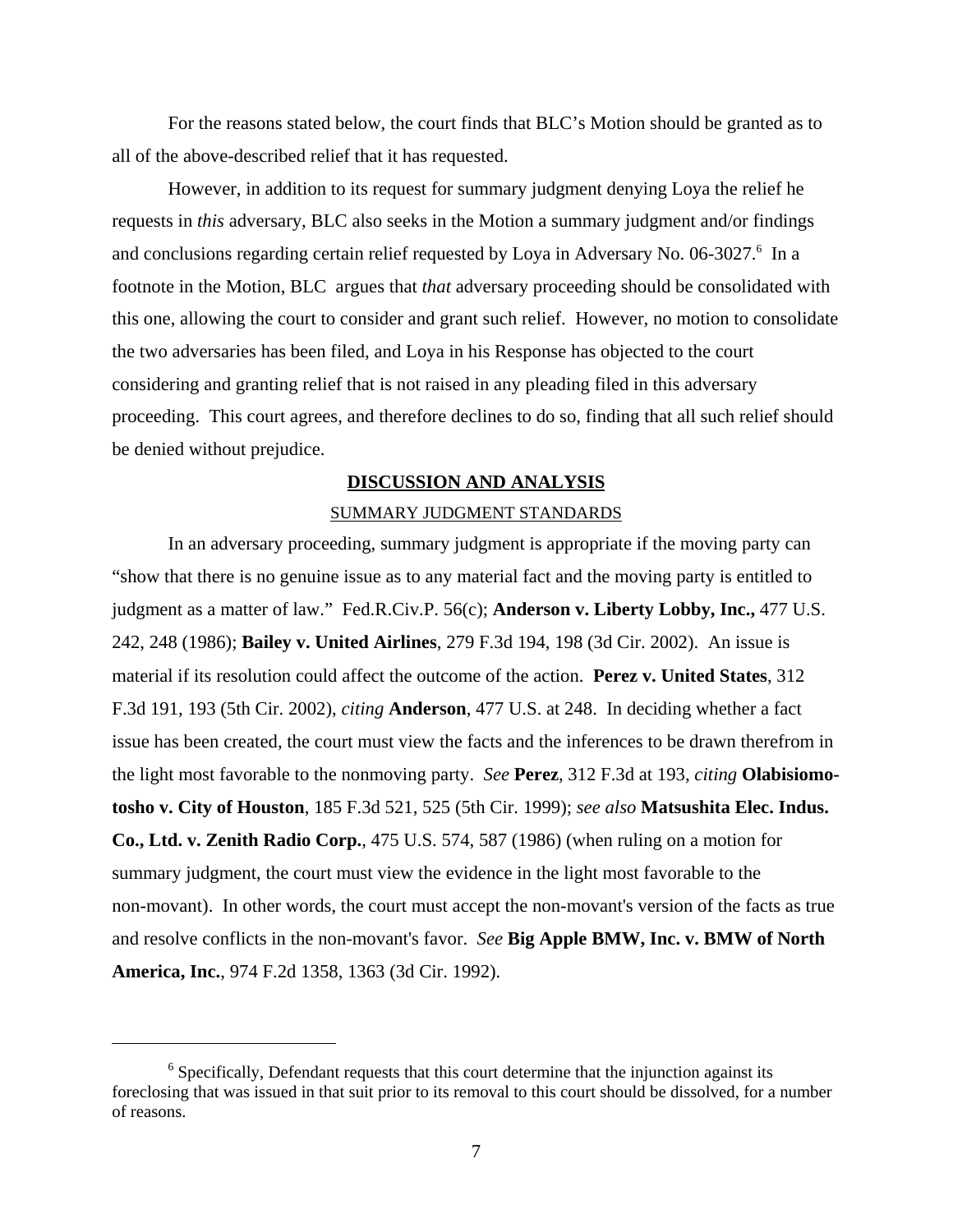The moving party bears the initial burden of demonstrating the absence of genuine issues of material fact. *See* **Celotex Corp. v. Catrett**, 477 U.S. 317, 322-23 (1986). Once the movant has done so, however, the non-moving party cannot simply rest on its pleadings. *See* Fed.R.Civ.P. 56(e) ("When a motion for summary judgment is made and supported as provided in this rule, an adverse party may not rest upon the mere allegations or denials of the adverse party's pleading, but the adverse party's response, by affidavits or as otherwise provided in this rule, must set forth specific facts showing that there is a genuine issue for trial. If the adverse party does not so respond, summary judgment, if appropriate, shall be entered against the adverse party.").. A non-moving party "will not be able to withstand a motion for summary judgment merely by making allegations; rather, the party opposing the motion must go beyond its pleadings and designate specific facts by use of affidavits, depositions, admissions, or answers to interrogatories showing there is a genuine issue for trial." **In re Ikon Office Solutions, Inc.**, 277 F.3d 658, 666 (3d Cir. 2002). This requirement is not satisfied by "speculation, conjecture, or fantasy"; it requires sufficient probative evidence to allow a finding in its favor, assuming the evidence is established at trial. **Wilson v. International Business Machines Corp.**, 62 F.3d 237, 241 (8th Cir. 1995); *see also* **Brown v. City of Houston, Tex**.*,* 2003 WL 21517366, \*2 (5th Cir.) ("Unsubstantiated assertions, improbable inferences, and unsupported speculation are not sufficient to defeat a motion for summary judgment."), *citing* **Bridgmon v. Array Systems Corporation**, 325 F.3d 572, 577 (5th Cir. 2003) *and* **Hugh Symons Group, PLC v. Motorola, Inc.**, 292 F.3d 466, 468 (5th Cir. 2002). In other words, if "the evidence submitted by the nonmoving party is merely colorable or is not significantly probative, summary judgment may be granted because '[w]here the record taken as a whole could not lead a rational trier of fact to find for the non-moving party, there is no "genuine" issue for trial.'" **Hawking v. Ford Motor Credit Co.**, 210 F.3d 540, 545 (5th Cir. 2000).

Where, as here, the party requesting a summary judgment is the defendant, the plaintiff as "the party who would carry the burden of proof at the trial[,] is obliged, in resisting the motion, to demonstrate only that his or her claim is backed by admissible evidence in those particulars specifically singled out by the moving party." **Clayton v. James B. Clow & Sons**, 154 F. Supp. 108 (N.D. Ill. 1957).

8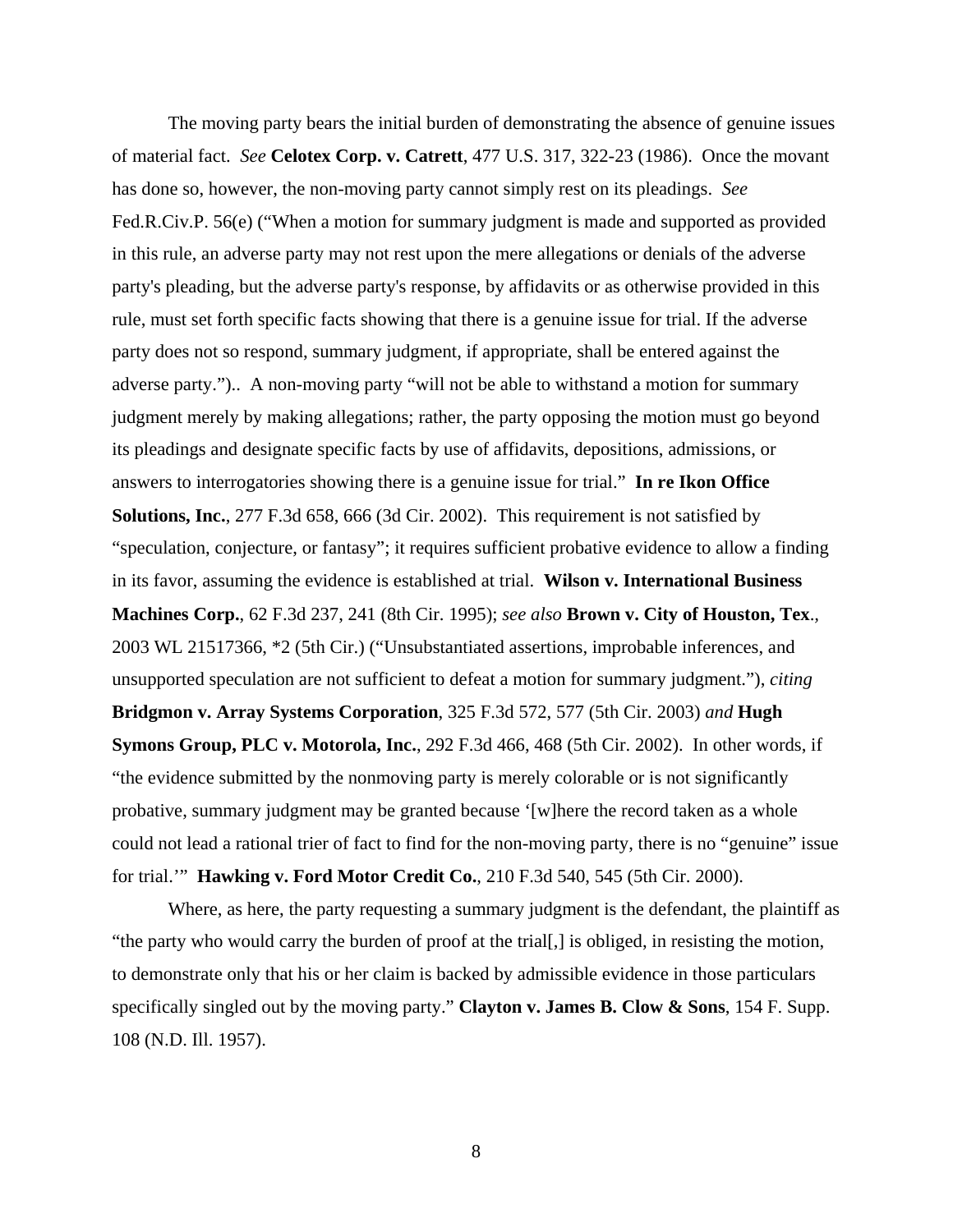#### PARTIAL SUMMARY JUDGMENT THAT BLC DID NOT VIOLATE THE PLAN

BLC argues that it is entitled to partial summary judgment denying Loya his request for a declaration that it violated the Plan and, BLC further argues, even if it did violate the Plan, Loya can present no evidence that he incurred any damages for any such violation(s).

Although Loya in his Complaint requests a declaratory judgment that BLC's conduct amounts to violation of the Plan and the Confirmation Order, he identifies only two provisions of the Confirmation Order (discussed below) as having been violated. In his Response to the Motion, Loya again makes the general statement that the Plan was violated, but again identifies only the Order's provisions as violated and does not point to *any* provision of the Plan. The court has reviewed the summary judgment record, and has carefully examined the Plan and the two modifications to the Plan that were filed by Loya. The two provisions that Loya identifies as having been violated by BLC can not be found anywhere in those documents.

However, the court in its own review of the Plan and the modifications to it, has identified one provision that arguably was violated by BLC's demands for payment of its allowed secured claim including its attorneys fees and other charges. Specifically, the Plan as modified by the Amended Motion to Modify included a provision<sup>7</sup> that:

 $<sup>7</sup>$  This provision was included for the first time in Loya's Amended Motion to Modify. That</sup> Motion was not filed until October 25, 2006, after the confirmation hearing on October 18th. It was announced at the confirmation hearing by counsel for Loya and counsel for BLC that an agreement had been reached between their clients as to the treatment of BLC's claim. The Amended Motion to Modify included changes to BLC's treatment. One would therefore presume that those modifications were those negotiated just prior to the confirmation hearing, and were agreed to by counsel for BLC at that hearing. *See* Docket # 154, Transcript of hearing held 10/18/05 (the "Transcript).

However, the identical language as is contained in the Amended Motion to Modify was included in the proposed Confirmation Order that counsel for Loya submitted prior to the filing of the Amended Motion to Modify, and that Order reflects that counsel for BLC "refused to sign" it. *See* Docket # 155, Order Confirming First Amended Plan of Reorganization as Modified September 15, 2005 and October 25, 2005, p. 18. The court entered that form of Confirmation Order on October 28, 2005, relying on Loya's counsel's representation at the confirmation hearing that BLC's attorney's signature would be obtained before the proposed Order was uploaded, and because neither counsel brought to its attention any dispute regarding the form of the Order. *See* Transcript, p. 11 ("I'm going to need Mr. Rollins' signature and Mr. Epstein's signature on the order confirming, so I'll have to get those. And then we can–once I get them, I'll upload.").

However, BLC never requested the court to reconsider its entry of the Confirmation Order, did not appeal that Order, and never objected to the Amended Motion to Modify. The Amended Motion to Modify was ultimately granted by the court without a hearing, because of the representations at the confirmation hearing and because it drew no objection from BLC or any other party (and having already been approved by entry of the Confirmation Order, which incorporated it). *See* Docket # 194, Order Granting First Amended Motion for Modification to First Amended Plan of Reorganization, as Modified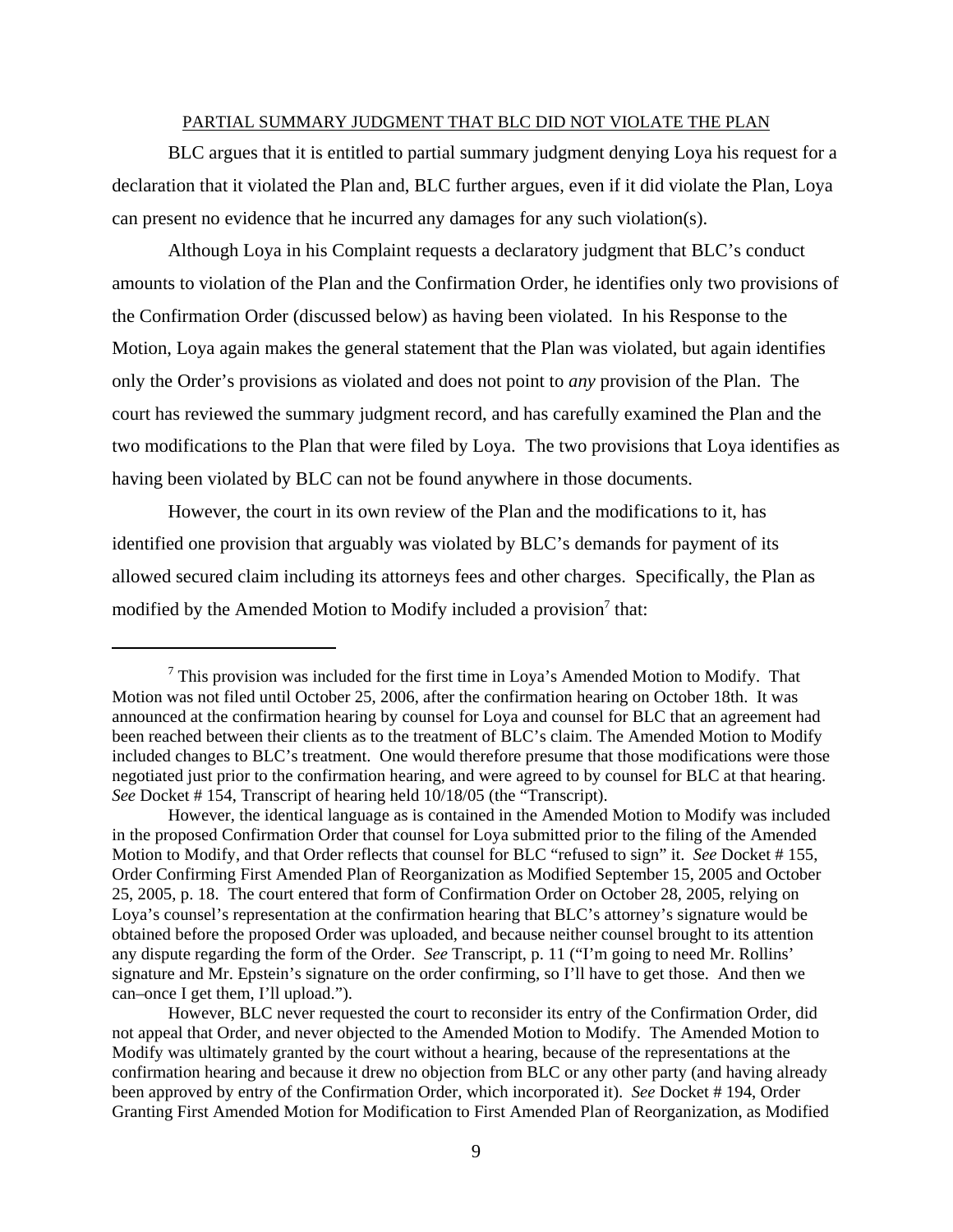Should the Debtor / Reorganized Debtor sell or refinance its property located on Pellicano Street prior to the expiration of the contract, the Class 5 Claimant [i.e., BLC] is prohibited from charging the Debtor / Reorganized Debtor any attorneys fees, past due charges, pre-payment penalty fees or charges without further Order of this Court.

Docket # 153, Amended Motion to Modify, p. 4.

As evidence of BLC's conduct that violated the Plan, Loya's Response refers to an October 13, 2005, letter from BLC's counsel to Loya's bankruptcy counsel, "providing a payoff statement." Loya claims that that letter "shows that BLC was demanding payment of accrued interest, late fees, miscellaneous fees, recoupment fees and attorney's fees as a condition for the loan payoff . . .." Response, p. 2, para. 5. However, that characterization of the intent and purpose of the letter is merely opinion and argument since the letter itself is not included as evidence on the Motion for Summary Judgment and cannot be found in the record.<sup>8</sup> The court is therefore unable to determine for itself BLC's counsel's intent in writing and sending the letter. Moreover, there is no competent summary judgment evidence that the letter was even written and sent by counsel for BLC, only the unsworn allegations in the Response referring to it.

Although Loya has not offered any evidence to support his claim that BLC violated the Plan, there is some evidence in the summary judgment record on the issue–BLC's own admission in its Motion that it allocated the payment it received from the sale of the Alameda Property not only to principal, but that it also allocated "\$10,868.58 to reimbursement for

September 15, 2005 Pursuant to 11 U.S.C. § 1127(a). BLC never appealed that Order, either.

In addition, there is no indication, let alone evidence, that the provision in question was even a reason that BLC's counsel refused to sign the Confirmation Order. Moreover, BLC's acquiescence by failing to request reconsideration of or appeal the court's orders estops it from disputing that the provision was properly included in the confirmed Plan and binds it. *See* 11 U.S.C. § 1141(a) ("the provisions of a confirmed plan bind the debtor, ... and any creditor, ... whether or not the claim ... of such creditor ... is impaired under the plan and whether or not such creditor . . . has accepted the plan").

 $8$  Loya in his Response states that his summary judgment evidence is attached to his response to a previous motion to dismiss filed in this adversary by BLC, and he refers to and incorporates by reference such exhibits. However, a review of the record shows that that response (Docket # 11) merely states that the exhibits to it are attached to a witness and exhibit list also filed by Loya in connection with that motion to dismiss. A review of the witness and exhibit list filed in the case (Docket # 12) reflects that no exhibits are attached to that document either. While the exhibits in question were tendered to the court at the non-evidentiary hearing on the motion to dismiss on February 22, 2006, they were never offered or admitted and are not part of the record. Other than exhibits such as the Plan that are pleadings filed of record in this adversary proceeding and in Loya's bankruptcy case, this court has not been able to locate and review any of what Loya references as his summary judgment evidence.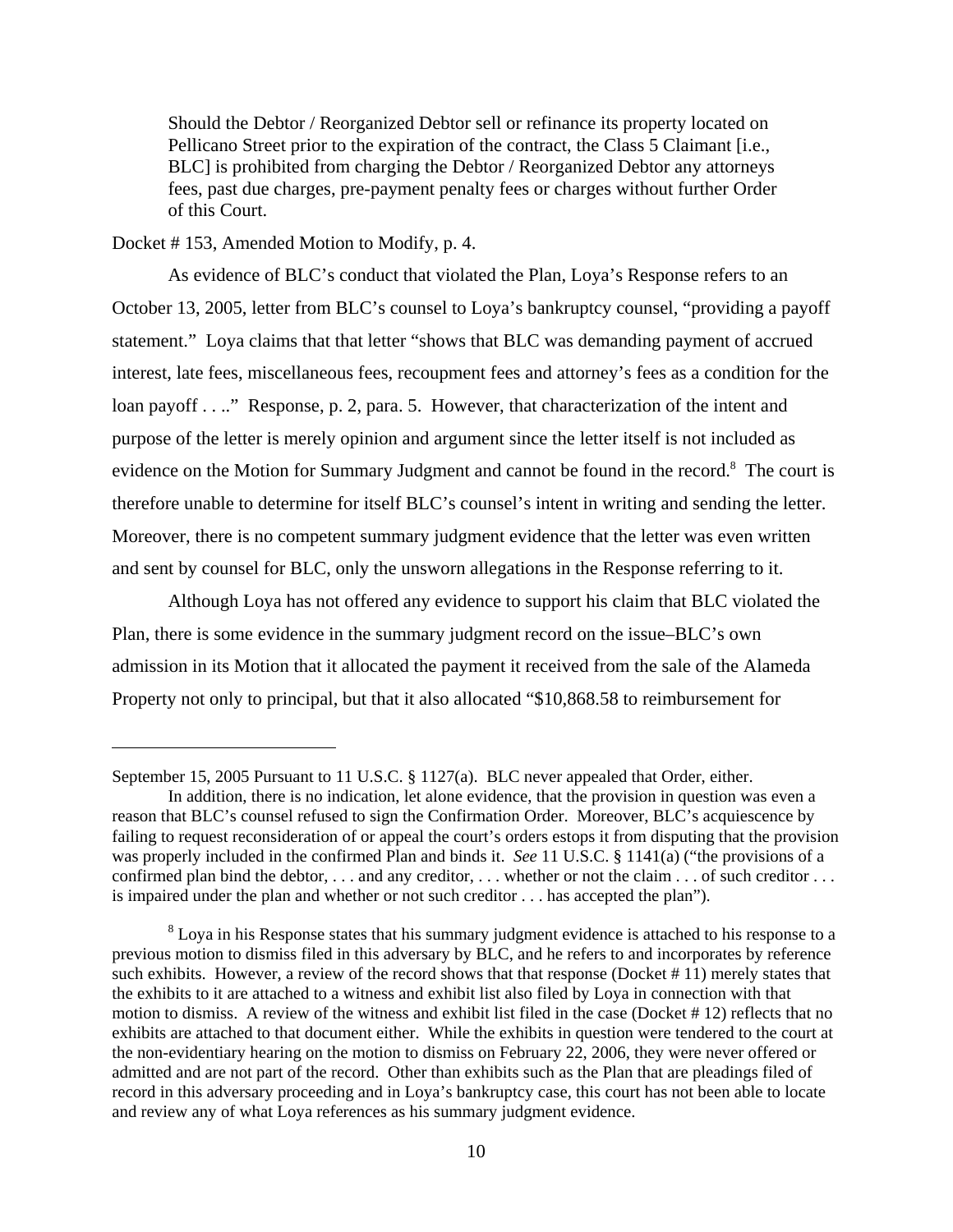attorneys' fees and related expenses, \$1,622.55 to the SBA (through its fiscal and transfer agent) as a prepayment / recoupment fee, and \$720.00 to reimbursement for the cost of forced placed insurance." Motion, p. 6, para. (xii). These payments are challenged by Loya as having violated the Plan, because BLC had not obtained an order of the court allowing these charges.

Even assuming the letter was sent and received, and its content and intent were as Loya claims, and/or considering the payments admitted by BLC were actually made from the proceeds of the Alameda Property, both the letter and the allocation of payment predate the inclusion in the Plan of the provision requiring court order before BLC could "charge" such amounts, and predates confirmation of the Plan when that provision first became operative. Writing and sending the letter, and allocating the payments as BLC did, could therefore not have violated the Plan.<sup>9</sup>

Similarly, Loya's Response also identifies a December 9, 2005, letter from BLC's counsel to the title company allegedly involved in the refinancing of the Pellicano Property, claiming that such letter "demand[ed] payment to BLC in the amount of \$260,029.26 plus additional attorney's fees, as a condition to BLC's release of its lien [and that t]his demand included other charges and legal expenses in addition to the miscellaneous fees, recoupment fees, late charges and legal expense in addition to the principal amount due." Response, p. 5, para. 23. Again, however, this statement is not supported by any summary judgment evidence, and the court is unable to determine the existence, content or the intent of the alleged "demand" letter.

In the absence of any summary judgment evidence supporting Loya's claim that conduct of BLC violated the Plan, the court finds and concludes that BLC should be granted summary judgment denying Loya relief on his claim for declaratory judgment to that effect.

<sup>&</sup>lt;sup>9</sup> Loya also argues in his Response that writing and sending the letter violated §§ 362 and 549. Response, p. 10, para. 46. These allegations are not mentioned in Loya's Complaint and so the court does not address them.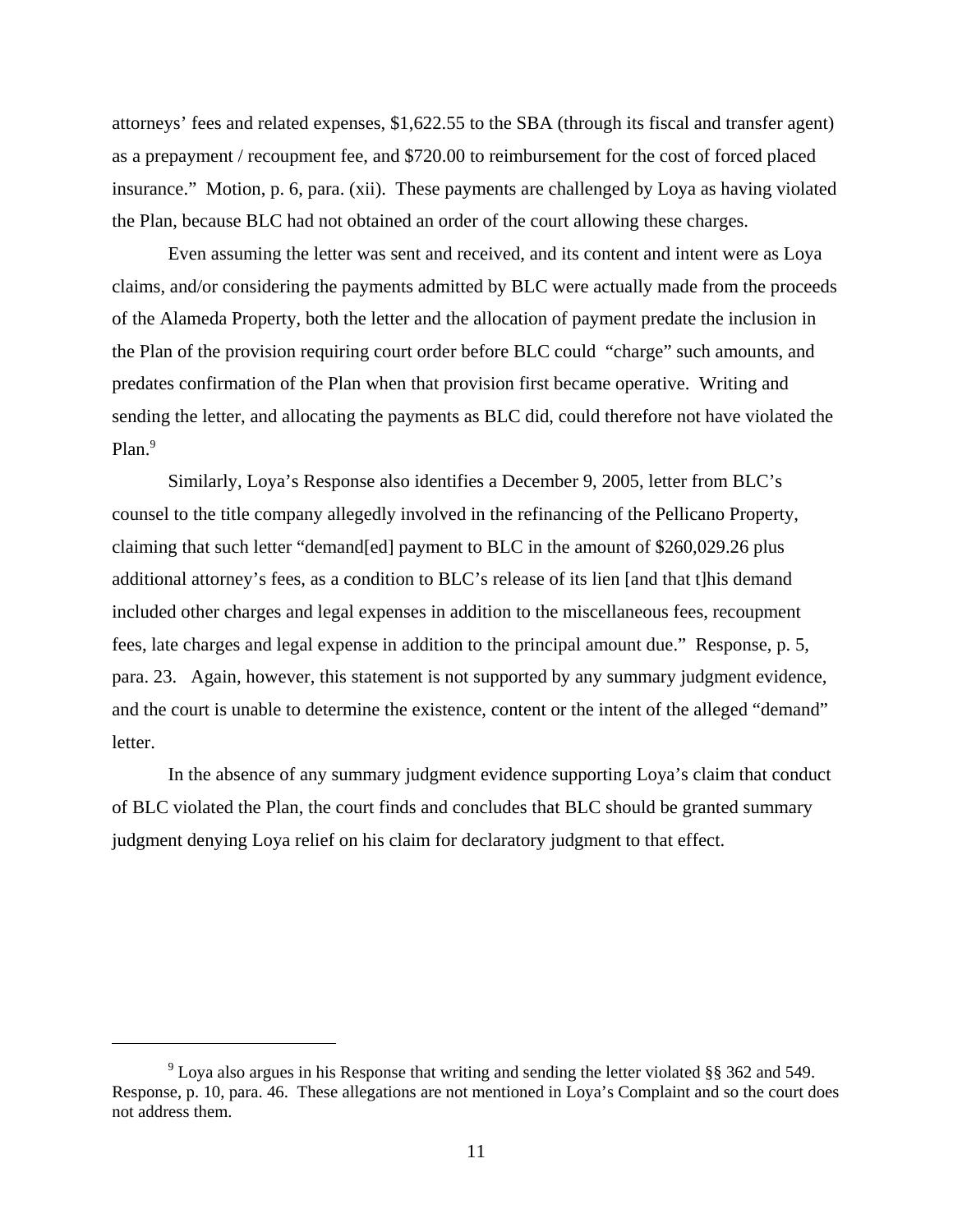## PARTIAL SUMMARY JUDGMENT THAT LOYA NOT ENTITLED TO DAMAGES FOR BLC'S VIOLATION OF THE PLAN AS A BREACH OF CONTRACT

Having found no liability on BLC's part for violation of the Plan, the court necessarily concludes that Loya is not entitled to damages for that alleged breach.<sup>10</sup> BLC's request for such partial summary judgment is therefore denied without prejudice.

## PARTIAL SUMMARY JUDGMENT THAT BLC DID NOT VIOLATE THE CONFIRMATION ORDER (AND THAT A FUTURE DEMAND THAT INCLUDES ATTORNEYS FEES AND OTHER CHARGES WOULD ALSO NOT VIOLATE THE CONFIRMATION ORDER)

Loya also requests declaratory relief that BLC violated the Confirmation Order when it made demands for fees and other charges, including a "recoupment fee," because no application requesting allowance of those fees and charges was timely filed by BLC. He also requests a declaratory judgment that all such fees and charges are therefore now disallowed and discharged, so that any future demand for their payment is enjoined under the Confirmation Order.

He makes these claims under two provisions of the Confirmation Order, Paragraphs 44 and 12.

## **No Violation of Paragraph 44's Injunction**

The court considers BLC's request for partial summary judgment to include a request to deny Loya's claim that BLC violated the injunction in Paragraph 44 of the Confirmation Order and that its future demands for payment of its attorneys fees and other charges would also violate that injunction.<sup>11</sup> The specific provision of Paragraph 44 that Loya claims in the Complaint that BLC's demands violate, provides:

Except as provided in the Plan, as of the effective Date, all entities that have held, currently hold, or may hold a Claim or other debt or liability against the Debtor are permanently enjoined from taking any of the following actions on account of any such Claims, debts or liabilities: . . . asserting against the Reorganized Debtor or the property transferred to the Reorganized Debtor under the Plan, a set-off,

 $10$  This is not to say that Loya is not entitled to credit (by re-allocation) if BLC has allocated payments to amounts that the court ultimately finds, after trial, that BLC is not owed for reasons other than the Plan provision requiring an order of the court prior to payment–for instance, amounts not owed because not reasonable, or not specified as payable under BLC's and Loya's agreement.

 $11$  As discussed above, BLC's argument regarding Paragraph 44 is not express, but is necessarily included in its request for partial summary judgment denying Loya's claims that it is barred by the Confirmation Order from making demand, or being paid, its attorneys fees and other charges. *See* discussion at pp. 6-7, *supra.*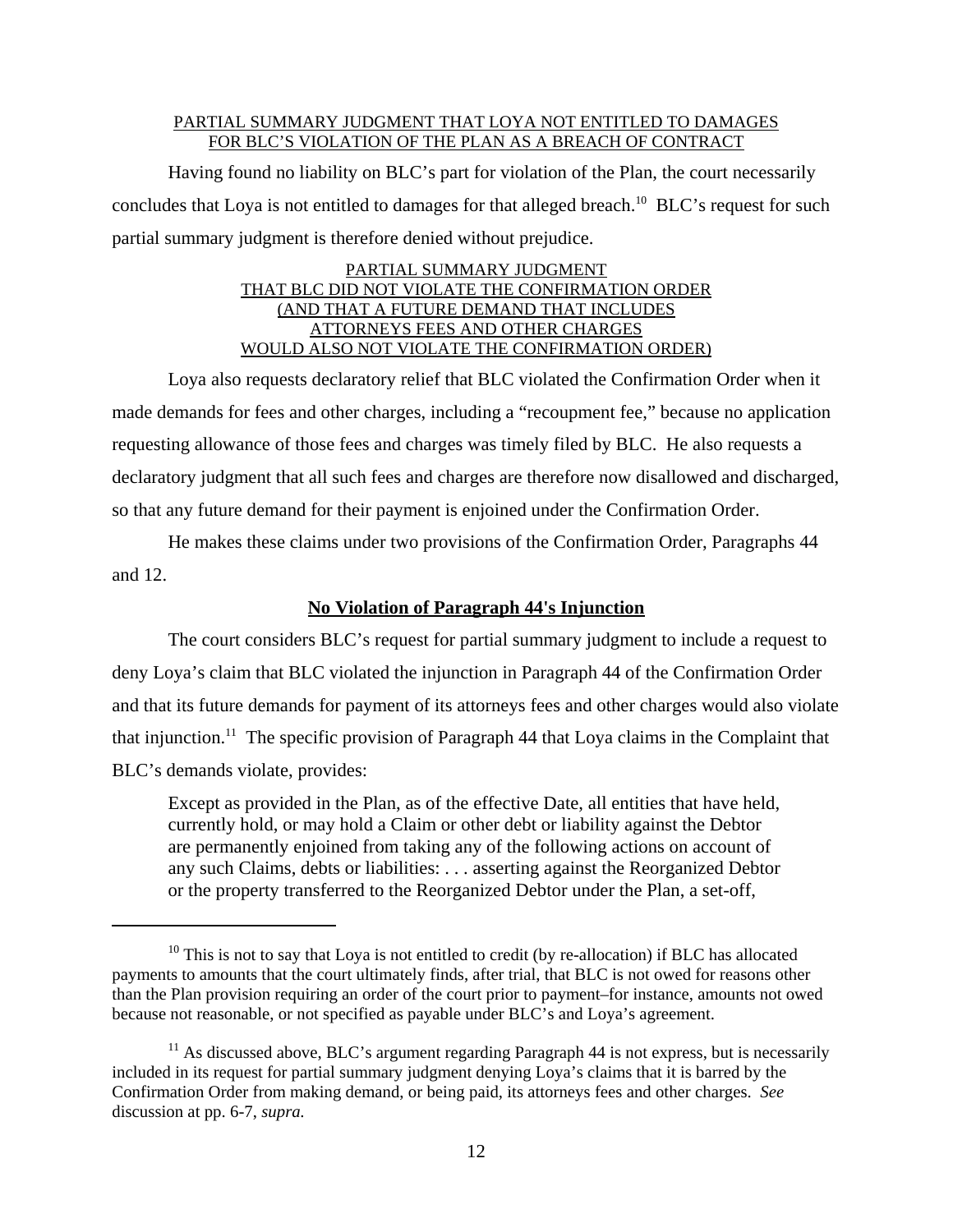right or claim of subordination or recoupment of any kind against any debt, liability or obligation due from the Debtor . . ..

Again, the conduct identified by Loya is the sending of the two letters by its counsel, neither of which is in evidence. In any event, both the October 13, 2005, letter and BLC's admitted allocation of the proceeds of the Alameda Property, predate the entry of the Confirmation Order and the injunction of Paragraph 44. The December 9, 2005, letter and/or any future demand by BLC for payment of its allowed secured claim, including its attorneys fees and other charges, were and are not prohibited by the injunction because such actions are not "asserting against the Reorganized Debtor or the property transferred to the Reorganized Debtor under the Plan, a set-off, right or claim of subordination or recoupment of any kind against any debt, liability or obligation due from the Debtor . . .." Other than the reference by Loya in the Complaint to a demand by BLC for "recoupment fees," and the mention by BLC in its Motion of its allocation of proceeds to "the SBA . . . as a prepayment / recoupment fee," Loya has not identified, let alone presented evidence of, any attempt by BLC to set off, recoup or subordinate any claim of the Debtor against its claim. Indeed, there is absolutely no mention *any*where (even in Loya's Plan or Disclosure Statement) of *any* claim of the Debtor against BLC against which the latter might assert a right of set off, recoupment, or subordination. BLC's past demand for *payment* of its allowed secured claim from the Debtor or from his property did not, in and of itself, constitute an assertion of "a set-off, right or claim of subordination or recoupment," nor would that language in Paragraph 44 apply to any future demand for payment.

For these reasons, the court finds that BLC's request for partial summary judgment on this claim should be granted.

## **No Violation of Paragraph 12**

As described above, Paragraph 12 of the Confirmation Order provides:

All applications for payment of late charges, interest, penalties, costs, fees and additional charges shall be filed not later than the thirtieth (30th) day following the entry of this Order. Failure to timely file such applications shall result in discharge of such obligation.

BLC in the Motion requests a partial summary judgment denying Loya's claims that it violated Paragraph 12 when it allocated the proceeds of the Alameda Property to its attorneys fees and other charges, and that it is prohibited by Paragraph 12 from making demand and collecting those fees and charges from Loya or his property in the future.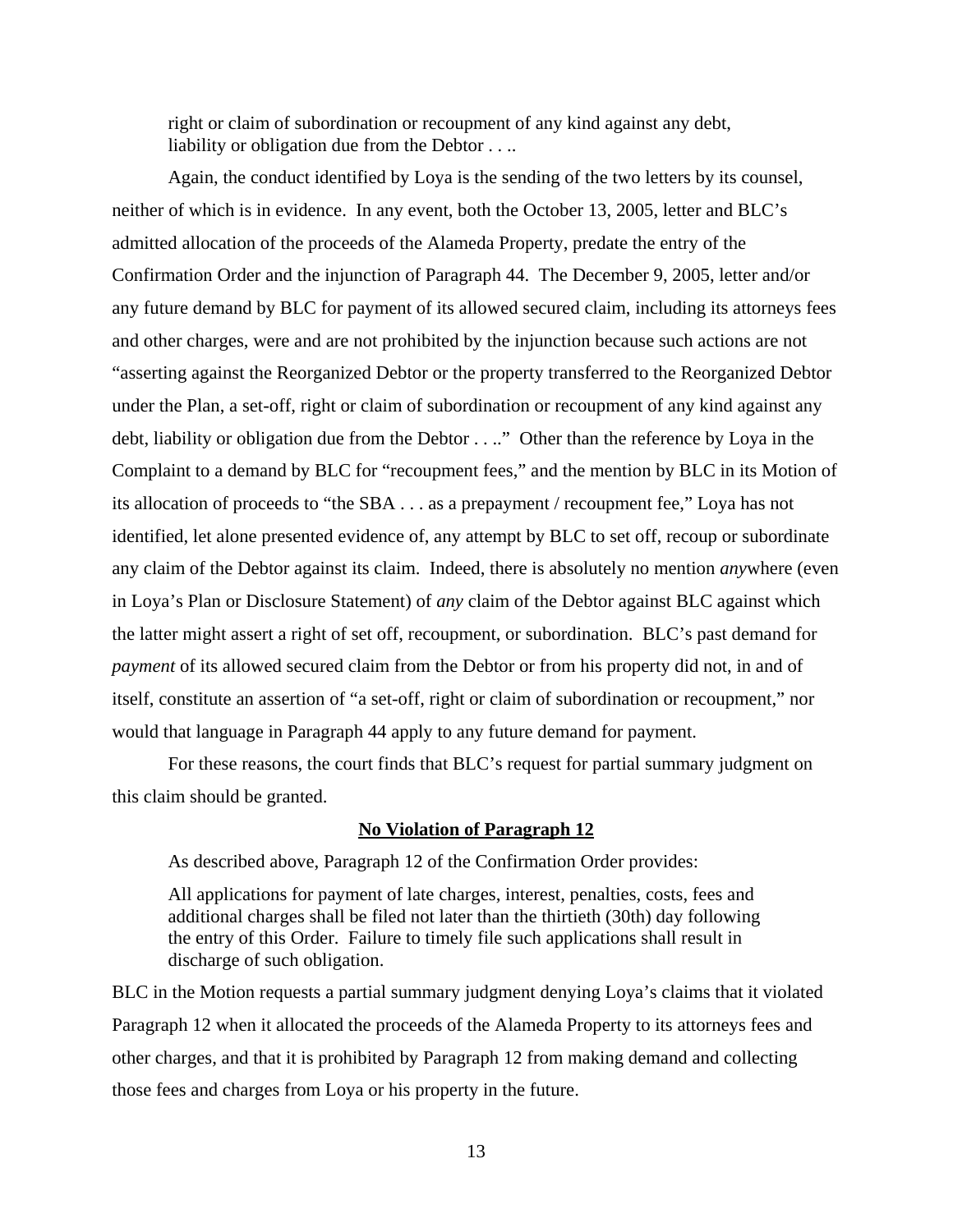Again, Loya refers only to the two letters allegedly from BLC's counsel dated October 13 and December 9, 2005, as evidence showing BLC violated Paragraph 12 of the Confirmation Order. As discussed above, the letters are not in evidence and the only other summary judgment evidence regarding any conduct of BLC is its allocation of the proceeds the Alameda Property, and that conduct predates the entry of the Confirmation Order. Therefore, the court finds and concludes that BLC should be granted partial summary judgment denying Loya's cause of action for a declaration that BLC violated Paragraph 12 of the Confirmation Order.

However, BLC also requests summary judgment denying Loya's request in his Complaint for what is, in essence, prospective relief–a declaration that BLC *would* violate the injunction in the Confirmation Order *if* and *when* it makes demand for payment of the attorneys fees and other charges that Loya claims are disallowed and discharged. This issue requires the court to examine in detail, and determine, the applicability and meaning of Paragraph 12 of the Confirmation Order.

BLC contends in its Motion for Summary Judgment that the court should find as a matter of law that it had no obligation to file a separate application but rather, having filed its Amended Proof of Claim that included the fees and charges, that portion of its claim was deemed allowed and it therefore was entitled to demand that it be paid those amounts before releasing its lien.

Loya has not cited, and the court is not aware of, any requirement in the Code that an oversecured creditor seek court approval of its attorneys fees and other charges by filing of an application or other pleading, where it has timely asserted such a claim in a properly filed proof of claim. Loya bases his argument solely on Paragraph 12 of the Confirmation Order.

Paragraph 12 by its terms sets a deadline for filing any "applications for payment of late charges, interest, penalties, costs, fees and additional charges." Loya argues that it *requires* that any party claiming attorneys fees and other charges as part of an oversecured claim file such an application by the stated deadline. It does not expressly do so, however, and the court declines to interpret it as imposing such a requirement, for the following reasons.

First, Loya has not sought to apply Paragraph 12 to other creditors in the same way. Rather, he has provided for payment in full, including attorneys fees, of the oversecured claim of at least one of his other creditors without requiring it to have filed such an application. *See e.g.,* Docket # 130, Plan at p. 9, para. 6.06 (providing that oversecured claim of Toyota Motor Credit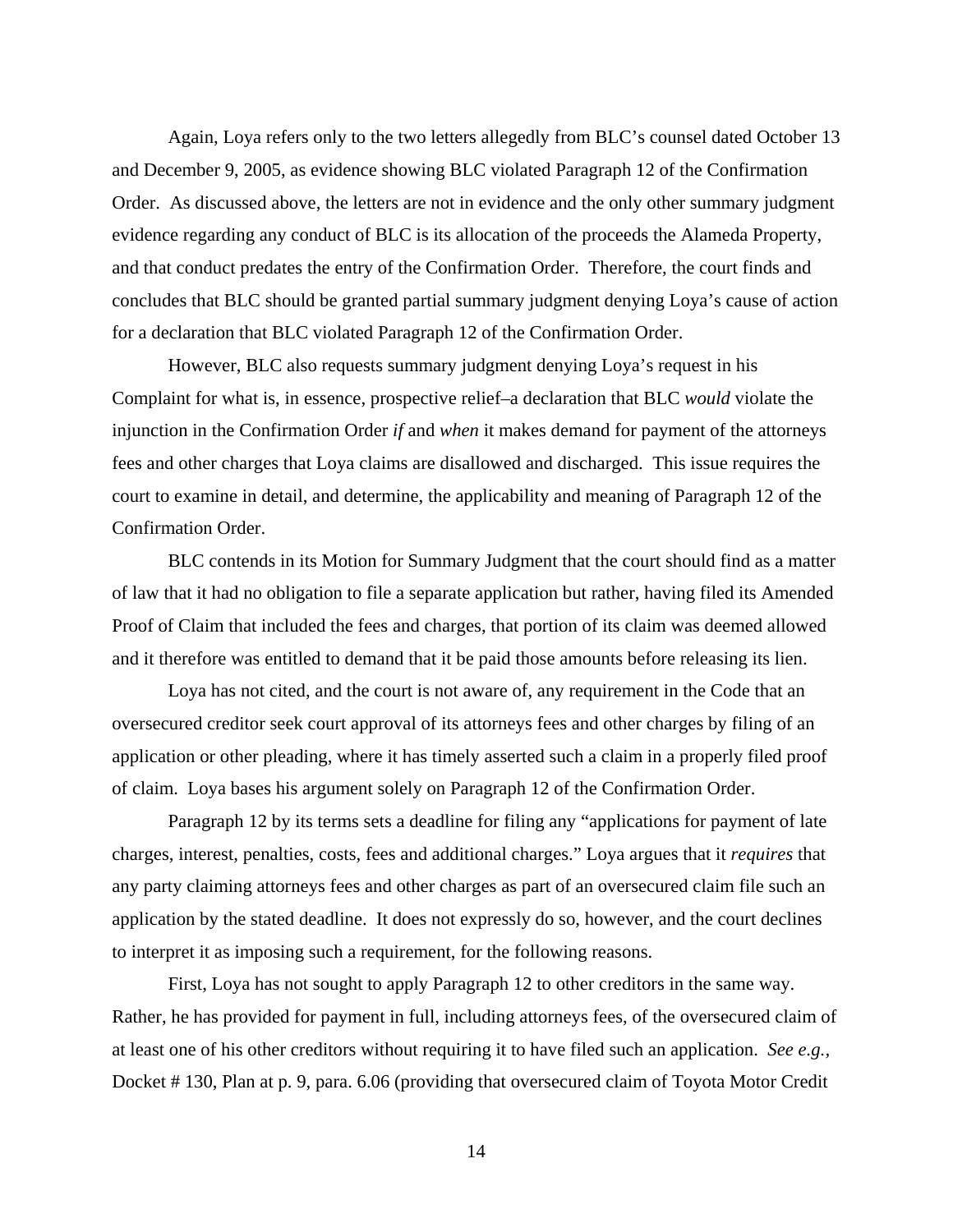Co. for costs and attorneys fees would be paid as an administrative expense claim, although it filed no application under Paragraph 12).

Second and more important, Paragraph 12 was apparently unilaterally inserted in the Confirmation Order by Loya's bankruptcy counsel, without notice or compliance with the provisions of the Bankruptcy Code and Rules on plan modifications. As stated above, the court has carefully examined the Plan, Loya's Disclosure Statement, and the two modifications to the Plan that were filed by Loya. *No*where in *any* of those documents can be found the language of Paragraph 12 of the Confirmation Order.

Section 1127 governs modification of plans. As applied to this case, it provided:

# **§ 1127. Modification of plan**

(a) The proponent of a plan may modify such plan at any time before confirmation, but may not modify such plan so that such plan as modified fails to meet the requirements of sections 1122 and 1123 of this title. After the proponent of a plan files a modification of such plan with the court, the plan as modified becomes the plan.

(b) The proponent of a plan or the reorganized debtor may modify such plan at any time after confirmation of such plan and before substantial consummation of such plan, but may not modify such plan so that such plan as modified fails to meet the requirements of sections 1122 and 1123 of this title. Such plan as modified under this subsection becomes the plan only if circumstances warrant such modification and the court, after notice and a hearing, confirms such plan as modified, under section 1129 of this title.

(c) The proponent of a modification shall comply with section 1125 of this title with respect to the plan as modified.

(d) Any holder of a claim or interest that has accepted or rejected a plan is deemed to have accepted or rejected, as the case may be, such plan as modified, unless, within the time fixed by the court, such holder changes such holder's previous acceptance or rejection.

Federal Rule of Bankruptcy Procedure 3019 further provides:

In a chapter 9 or chapter 11 case, after a plan has been accepted and before its confirmation, the proponent may file a modification of the plan. If the court finds after hearing on notice to the trustee, any committee appointed under the Code, and any other entity designated by the court that the proposed modification does not adversely change the treatment of the claim of any creditor or the interest of any equity security holder who has not accepted in writing the modification, it shall be deemed accepted by all creditors and equity security holders who have previously accepted the plan.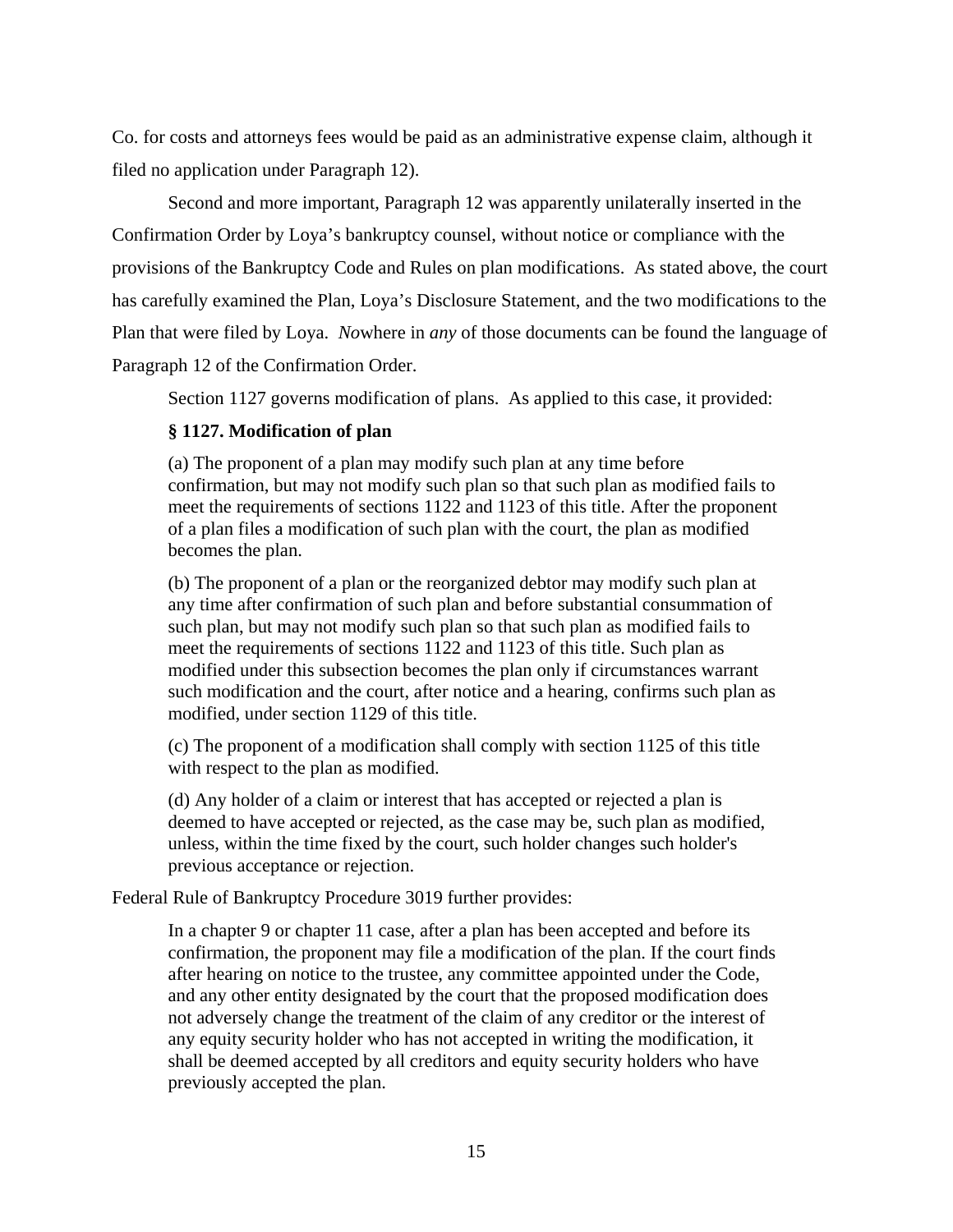No attempt was made to comply with § 1127 and FRBP 3019 with respect to Paragraph 12's terms. No motion to modify the Plan was ever filed, no creditors received notice of the inclusion of the provision in the Confirmation Order, none were provided an opportunity to object or to change their vote on the Plan after considering the terms of Paragraph 12. Further, no mention of the terms of the provision was made at the confirmation hearing and, not being advised of the issue, the court was never specifically directed to the language at issue and, thus, never directly approved it.

The provision is clearly material.<sup>12</sup> The Bankruptcy Code and Rules provide a wellestablished procedure for claim allowance. It is not disputed that BLC's original claim was timely filed, and there is no contention that its October 13, 2005, amendment of that claim does not relate back to the initial proof of claim and that it should not be considered timely. *See* Docket # 4, Order Combined with Notice of Chapter 11 Bankruptcy Case, Meeting of Creditors, & Deadlines (setting February 15, 2005, as the deadline for filing claims); Proof of Claim # 6 filed by BLC on November 15, 2004; Amended Proof of Claim # 17 filed by BLC on October 13, 2005; **In re Kolstad**, 928 F.2d 171, 176 fn.7 (5th Cir.), *cert. denied,* 502 U.S. 958 (1991) (late filed claim may be allowed as an amendment to a timely filed claim, so long as claimant is not "attempting to stray beyond the perimeters of the original proof of claim and effectively file a 'new' claim that could not have been foreseen from the earlier claim . . ." and so long as "the degree and incidence of prejudice, if any, caused by [the claimant's] delay" is not too great). Therefore, BLC's Amended Claim is deemed allowed in the absence of objection. *See* 11 U.S.C. § 502(a) ("A claim or interest, proof of which is filed under section 501 of this title, is deemed allowed, unless a party in interest . . . objects."); *see also* FRBP 3001(f) ("A proof of claim

 $12$  The provision is clearly material at this point. When first inserted in the Confirmation Order, BLC may well have considered it unimportant, since there was at that time an action pending–Loya's 506(b) Motion–that addressed the allowance of BLC's attorneys fees and other charges. Loya's tactics in filing and withdrawing his 506(b) Motion and, later, his Objection to BLC's Claim, create another issue as to whether he should be estopped to claim BLC missed the deadline in Paragraph 12, when other pleadings that addressed the allowance *vel non* of BLC's attorneys fees and other charges were pending at almost all times until after the deadline to file under Paragraph 12 had expired. The court declines to address that issue at this time, however, because it is not necessary considering its ruling on the Motion for Summary Judgment and because Loya's lack of summary judgment evidence prevents the court from determining the reason(s) he withdrew his pleadings.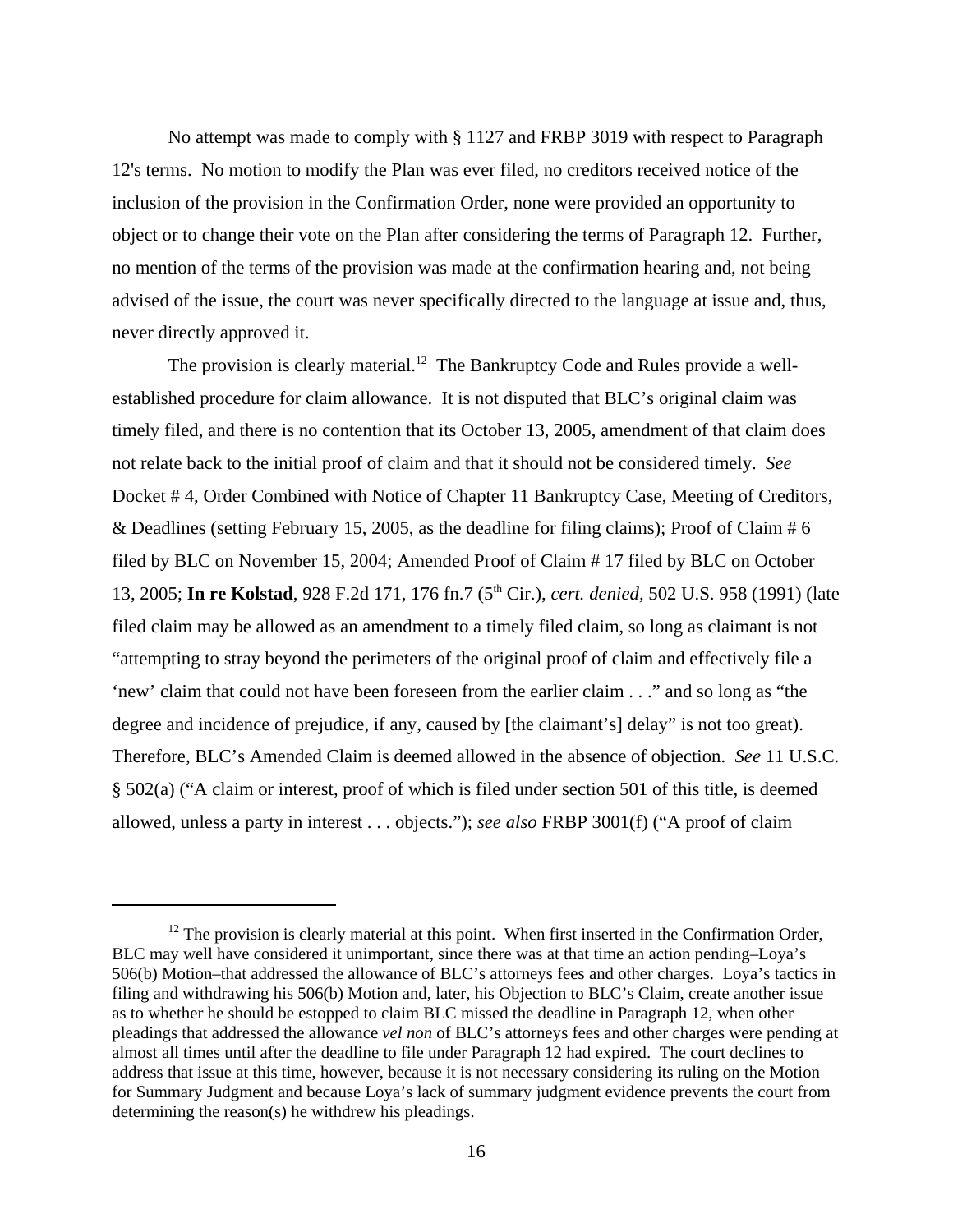executed and filed in accordance with these rules shall constitute prima facie evidence of the validity and amount of the claim.").

Further, because that claim is oversecured, it includes BLC's attorneys fees and other charges to the extent reasonable and provided under its agreement with Loya. *See* 11 U.S.C. § 506(b) ("To the extent that an allowed secured claim is secured by property the value of which . . . is greater than the amount of such claim, there shall be allowed to the holder of such claim, interest on such claim, and any reasonable fees, costs, or charges provided for under the agreement or State statute under which such claim arose."). These issues are not the subject of BLC's Motion for Summary Judgment, but are reserved for trial.

Further, at least in this Circuit, even stricter, more specific procedural safeguards apply to claims that are secured by liens. The Fifth Circuit Court of Appeals has repeatedly held that liens are not, and cannot be, affected by treatment proposed in a plan of reorganization, and that the *only* way a lien can be limited is through a pleading specifically addressing the issue and served on the claimant, providing an opportunity to respond and be heard. *See e.g.,* **In re Simmons**, 765 F.2d 547 (5<sup>th</sup> Cir. 1985) (holding that when no objection was filed to a creditor's proof of secured claim prior to confirmation of debtor's Chapter 13 plan, the claim was deemed allowed as a secured claim, even though plan had called for it to be treated as an unsecured claim and there had been no objection to the plan); **In re Howard**, 972 F.2d 639 ( $5<sup>th</sup>$  Cir. 1992) (holding that confirmed Chapter 13 plan which purports to reduce or eliminate claim of secured creditor who failed to object before confirmation is res judicata as to that creditor only if debtor has filed objection to creditor's claim). While these decisions involved Chapter 13 plans, nothing in the opinions would preclude the reasoning from applying to secured claims in Chapter 11 cases as well.

Loya does not dispute these statements of the law, but rather relies on Paragraph 12 of the Confirmation Order to "trump" them, or at least to add another procedural hurdle to the allowance of BLC's attorneys fees and other charges. The court declines to interpret the language of Paragraph 12 in that way, when to do so would be to disregard the uniformly accepted evidentiary presumptions and procedural rules for allowance of claims established by

17